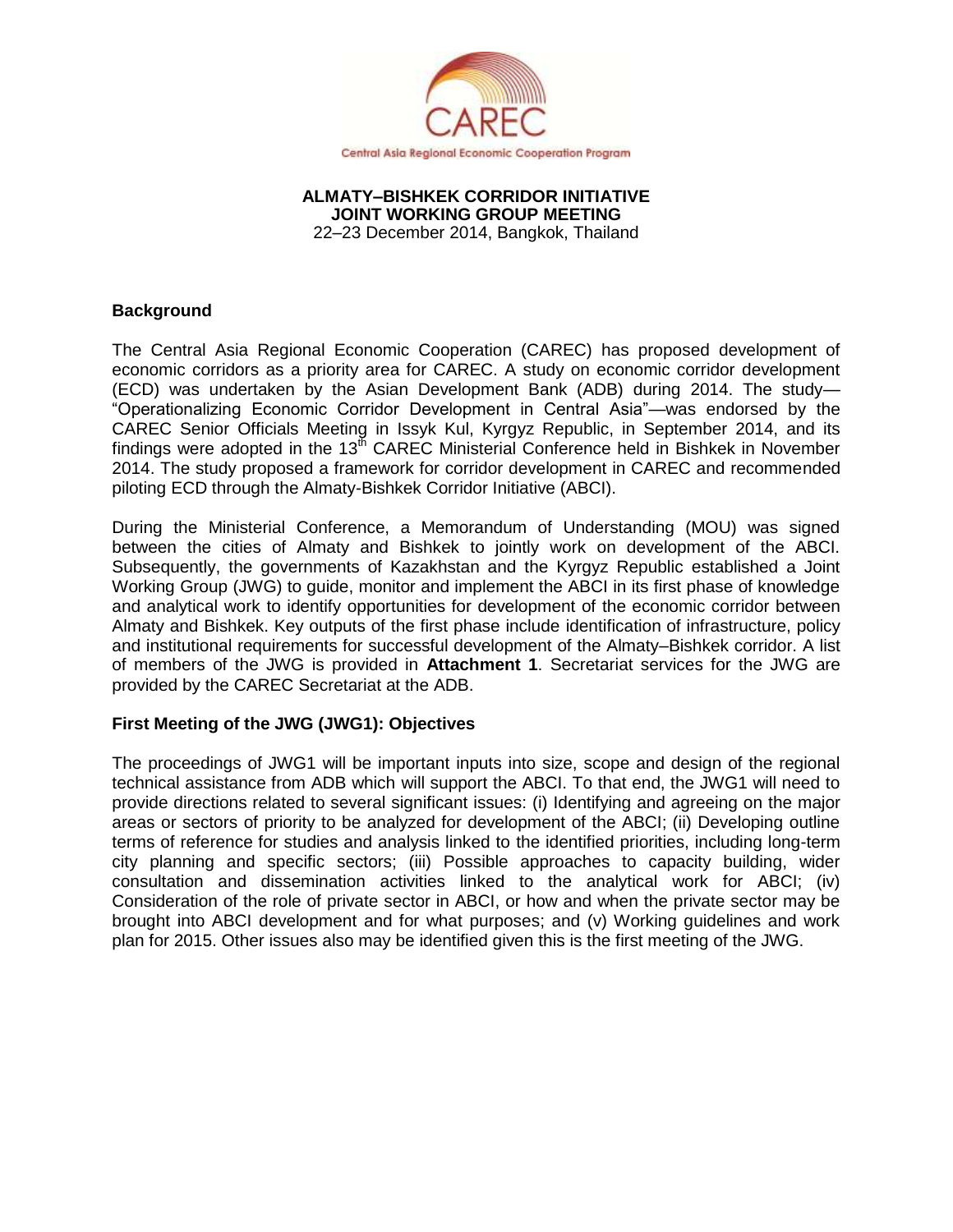### **JWG1 Agenda**:

The first meeting is limited to only members of the JWG.<sup>1</sup> There will be no presentations from external resource persons, though facilities for powerpoint presentations and simultaneous interpretation will be provided should any members wish to make presentations.

The CAREC ECD study identified an initial list of potential areas of focus for developing the economic corridor between Almaty and Bishkek. This includes identifying and developing potential complementarities in long-term urban planning in each city, and doing the same at sector level for some sectors. Based on the structure of economic activities in Almaty and Bishkek, the ECD study tentatively identified an initial list of the following areas: agriculture processing and trade, logistics and wholesale/retail trade, financial services, tourism, education, health and infrastructure (road, rail, aviation, energy, and ICT).

In preparation for the JWG1, members are requested to prepare their respective inputs towards the JWG1 objectives noted above. It may be useful for individual JWG members to consider addressing the following issues in their preparation for the meeting:

- What are 2 most important big questions for ABCI that need resources to be used for answering in depth?
- At a more detailed level, based on your sector experience and expertise, identify important areas or questions that need to be analyzed and why. These areas may be specific to the initial sectors noted above, or could cover other areas that may be proposed for inclusion in the ABCI knowledge work.
- Based on existing information and knowledge, what are issues should be prioritized for exchanging information between both sides, whether in long term city planning or at sector level? These may be included within the JWG work plan related to capacity building and consultation workshops in 2015.
- What are the major impediments to agglomeration in each city?
- At sector level: what are the sector specific strategies for the identified sectors of focus?

The first session of the JWG1 will allow each member of the JWG to make opening comments of up to 5 minutes (10 minutes for the lead delegate from each country). The JWG members may reflect upon these issues or others that they deem important. The discussions in the other sectors will also touch upon the types of issues noted above, allowing JWG members to elaborate further their ideas for designing the analytical preparations for development of ABCI.

 $\overline{a}$ 1 These comprise the 7 nominated members each from Kazakhstan and the Kyrgyz Republic, including representatives from Almaty and Bishkek administrations, and the CAREC secretariat. The JWG1 will need to consider (under item (v) above) the role and scope for other participants in parts or entirety of subsequent meetings of the JWG.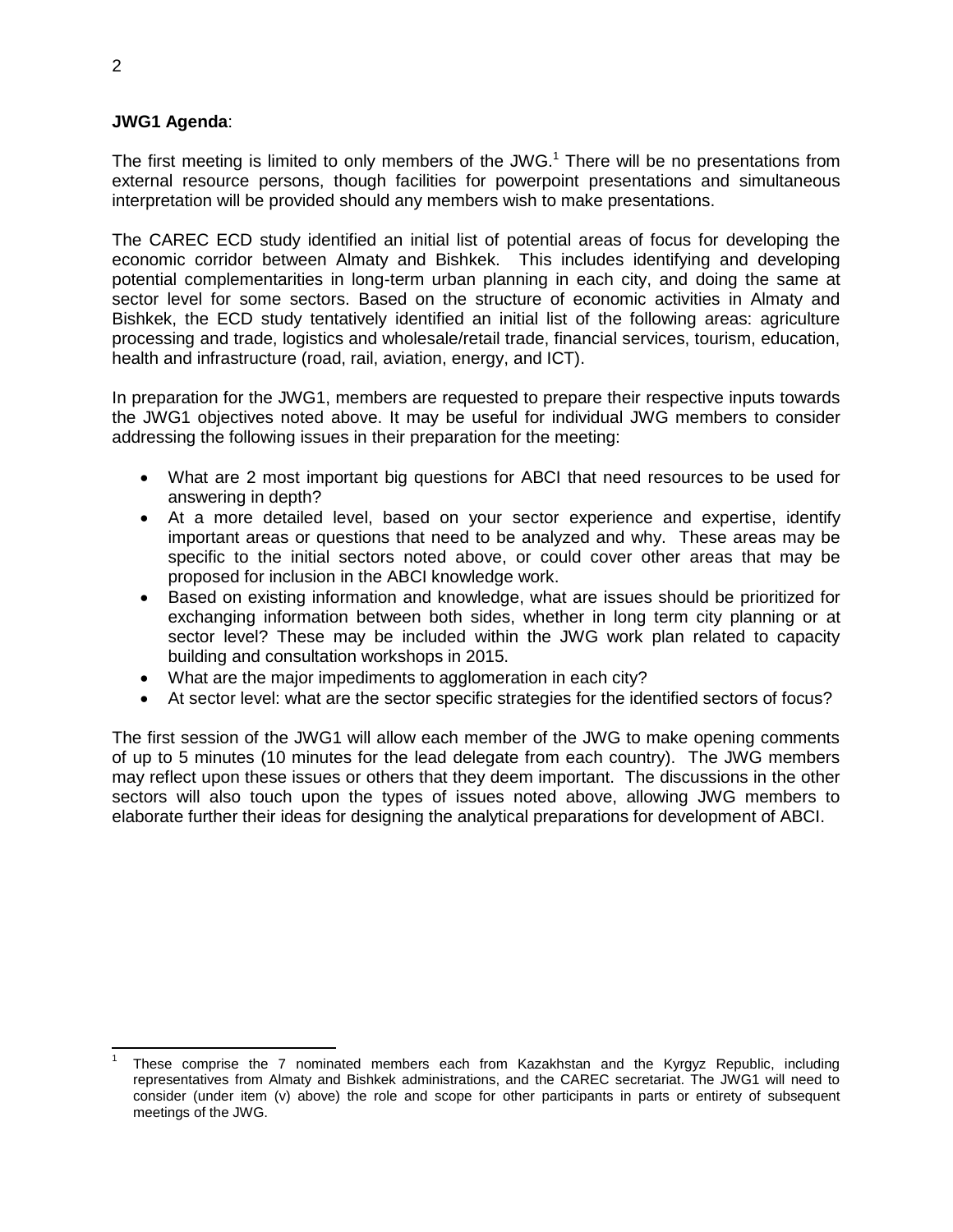

# **PROGRAM**

#### **Day 1, 22 December 2014**

- 08:30–9:00 Registration
- 09:00–9:10 Welcome Address Ms. Vicky Tan, Director, Regional Cooperation and Operations Coordination Division (CWRC), Central and West Asia Department (CWRD), ADB
- 09:10–10:15 Opening remarks by JWG members
- 10:15–10:45 Group Photo/Coffee Break
- 10:45–12:00 Linking Almaty and Bishkek: Getting started

*Short Presentation by Secretariat/ADB, followed by discussion*

- 12:00–13:30 Lunch
- 13:30–14:30 Agglomeration and Urban Planning in Almaty and Bishkek: Lessons, Perspectives and Approaches

*Members of the JWG will present approaches towards agglomeration and urban planning in their respective countries and cities. They will also present latest updates on long-term urban development plans for Almaty and Bishkek and identify areas for further analysis of complementarities in long-term urban planning between Almaty and Bishkek*

- 14:30–15:30 Sector Discussion: Agriculture, Tourism, Finance *JWG members to discuss sector strategy, cooperation areas, and analytical requirements*
- 15:30–16:00 Coffee Break
- 16:00–17:30 Sector Discussion: Education, Health, Other Business Services *JWG members to discuss sector strategy, cooperation areas, and analytical requirements*
- 19:00–21:00 Dinner hosted by ADB